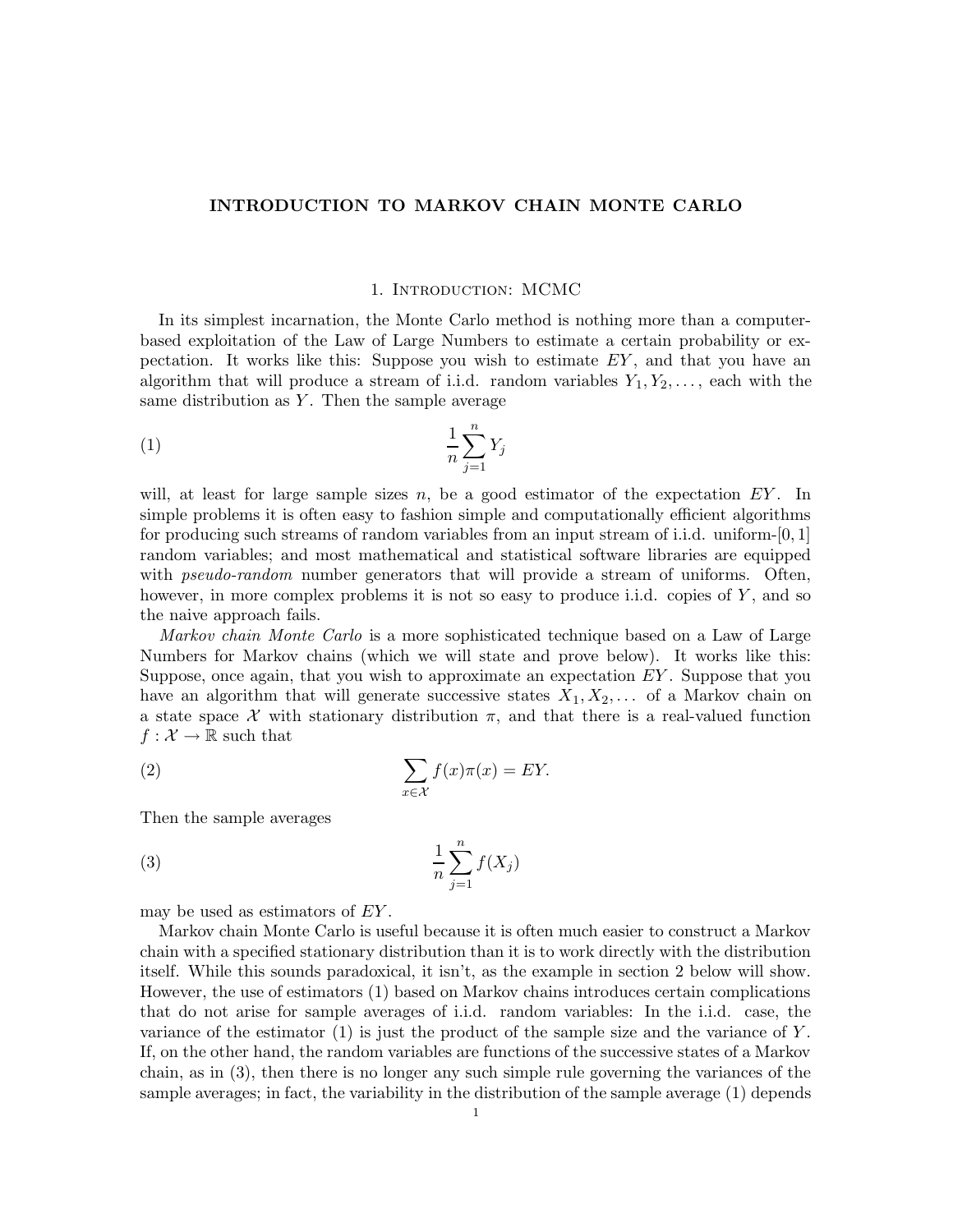in a rather complicated way on the rate of convergence to equilibrium of the underlying Markov chain.

#### 2. Examples

2.1. Metropolis-Hastings Algorithm. It is often the case in simulation problems that the distribution  $\pi$  one wants to simulate has a normalizing constant that is unknown and prohibitively difficult to calculate: thus, one can write  $\pi(x) = Cw(x)$  where w is computable but  $C$  is not. Fortunately, it is often possible to build Markov chains with stationary distribution  $\pi$  without knowing C. If, for example, one can find transition probabilities  $p(x, y)$  such that the detailed balance equations

$$
(4) \t\t\t w(x)p(x,y) = w(y)p(y,x)
$$

hold, then they must also hold when w is replaced by  $\pi$ , and so  $\pi$  will be stationary.

There is an easy and flexible way to find solutions to the detailed balance equations (4) due to Metropolis. This is the basis for what is now called the *Metropolis-Hastings* algorithm, perhaps the most common method of simulation now used. The idea is this: Suppose that  $\pi(x) = Cw(x)$  is a probability distribution on a finite set X such that  $\pi(x) > 0$  for every x, and suppose that X is the vertex set of a connected graph G with edge set  $\mathcal E$ . Choose d large enough that no vertex is an endpoint of more than d edges. For each pair  $x, y \in \mathcal{X}$  of distinct vertices, define

(5) 
$$
p(x, y) = \left(\frac{w(y)}{w(x)} \wedge 1\right) / d \text{ if } x, y \text{ share an edge};
$$

$$
p(x, y) = 0 \text{ if } x, y \text{ do not share an edge; and}
$$

$$
p(x, x) = 1 - \sum_{y \neq x} p(x, y).
$$

Note that  $p(x, x) \geq 0$ , because  $p(x, y) \leq 1/d$  for each pair x, y of neighboring vertices, and no vertex x has more than  $d$  neighbors. Thus, equations (5) defines a system of transition probabilities on  $\mathcal{X}$ . It is easy to check (EXERCISE: Do it!) that the detailed balance equations hold for this set of transition probabilities. Since the graph  $\mathcal G$  is connected, the transition probability matrix is irreducible; but it may be periodic (Exercise: Find an example!). However, by choosing d strictly larger than the degree  $(:=$  number of incident edges) of some vertex, one may obtain an aperiodic, irreducible transition probability matrix by (5).

Note: You might wonder why we don't just use the complete graph on the vertex set  $\mathcal{X}$ . (The complete graph on a set X is the graph that has an edge between every pair  $x, y \in \mathcal{X}$ .) The reason is this: In many problems, the weight function  $w(x)$  is computable, but not easily so. In such problems it is often advantageous to restrict possible transitions  $x \to y$ to those pairs for which the *ratio*  $w(y)/w(x)$  is easy to compute.

2.2. Uniform Distribution on Contingency Tables. Here is an example which is both important and typical of complex simulation problems. Suppose one has an  $n \times m$  contingency table (that is, an  $n \times m$  array [matrix]  $\{x_{ij}\}_{i \in [n], j \in [m]}$  of nonnegative integers). The index pairs  $(i, j)$  will be referred to as cells. Define the marginals of the table to be the row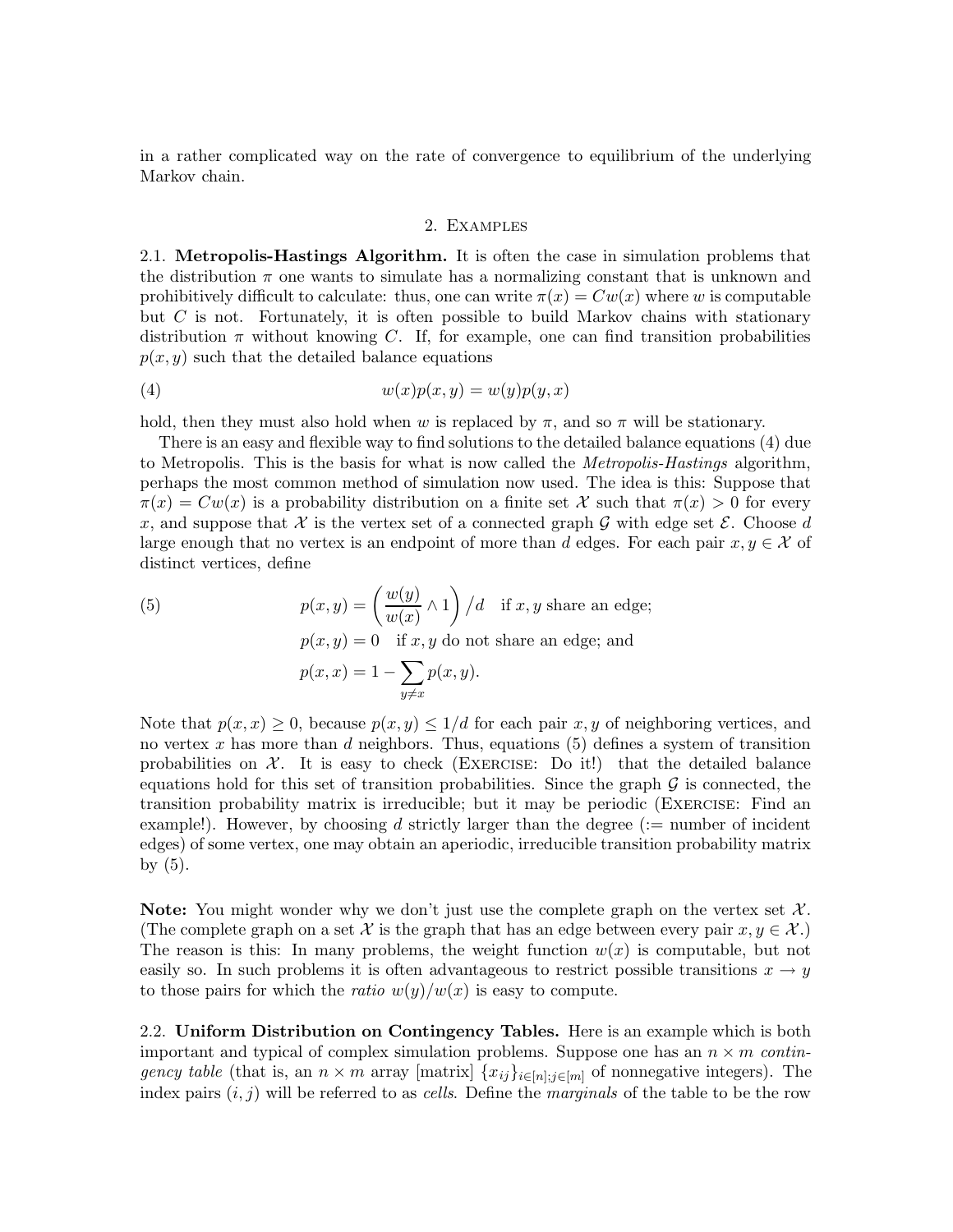and column totals; these are denoted by

(6) 
$$
x_{i+} = \sum_{j=1}^{m} x_{ij}
$$
 and  $x_{+j} = \sum_{i=1}^{n} x_{ij}$ .

Given a particular set  $r_i$  and  $c_j$  of row and column totals, denote by T the set of all possible tables with marginals  $\{r_i\}$  and  $\{c_j\}$ , and let  $\pi$  be the uniform distribution  $\pi$  on  $\mathcal T$ . We wish to simulate the distribution  $\pi$ . (See Diaconis and Efron, Annals of Statistics, vol. 13, pp. 845 – 913 for an explanation of why this might be of interest to statisticians.)

Even for tables of moderate size (e.g.,  $n = m = 10$ ) it may be quite difficult just to list the tables  $t$  with given marginals, much less enumerate them. Hence, for large tables, it is virtually impossible to compute the normalizing constant for the uniform distribution on T . (When the row and column totals are all the same, the allowable tables are known as magic squares. In this case it is possible [but not easy] to give an explicit representation of the cardinality of  $\mathcal{T}$  — see Spencer, American Math. Monthly vol. 87, pp. 397-399.)

We will use the Metropolis-Hastings method to find a reversible Markov chain on the set  $\mathcal T$  whose stationary distribution is uniform. Observe that, since the target stationary distribution  $\pi$  is uniform, the ratio  $w(y)/w(x) = 1$  for all pairs x, y of allowable tables, and so its computation is not an issue here. The difficulty in this problem is in finding a suitable graph structure (that is, building a set of edges connecting allowable tables) without actually having to list the vertices.

**Neighboring Tables:** Given a table  $x = \{x_{ij}\} \in \mathcal{T}$ , one may obtain another table  $y =$  ${y_{ij}}$  as follows: choose two rows I, I' and two columns J, J', and set

(7) 
$$
y_{IJ} = x_{IJ} + 1
$$
  $y_{IJ'} = x_{IJ'} - 1$   
 $y_{I'J} = x_{I'J} - 1$   $y_{I'J'} = x_{I'J'} + 1;$ 

set  $y_{ij} = x_{ij}$  for all other cells. Observe that if  $x_{IJ'} = 0$  or  $x_{I'J} = 0$  then the corresponding cells of y will have negative entries, and so  $y \notin \mathcal{T}$ ; but otherwise  $y \in \mathcal{T}$ , because y has the same marginal totals as x. If table y may be obtained from table x in the manner just described, then tables x and y will be called *neighbors*. Note that if this is the case, then x can be obtained from y in the same manner, by reversing the roles of I and I'. Write  $x \sim y$ to denote that tables  $x, y$  are neighbors.

**The Transition Probability Kernel:** A simple Markov chain on the set  $\mathcal{T}$  may be run as follows: given that the current state is x, choose a pair  $(I, I')$  of rows and a pair  $(J, J')$ of columns at random; if the neighboring table y defined by  $(7)$  is an element of T (that is, if it has no negative entries) then move from x to y; otherwise, stay at x. The transition probabilities of this Markov chain may be described as follows:

(8) 
$$
p(x, y) = 0
$$
 unless  $x = y$  or  $x \sim y$ ;  
\n
$$
p(x, y) = 1/mn(m - 1)(n - 1)
$$
 if  $x \sim y$ ;  
\n
$$
p(x, x) = 1 - \sum_{y \in T: y \sim x} p(x, y)
$$
 for all  $x \in T$ .

Note that the transition rule does not require an explicit description or enumeration of the set  $\mathcal T$ . If these were available, then the uniform distribution on  $\mathcal T$  would, in effect, also be known, and so the use of MCMC would be unnecessary. Note also that the transition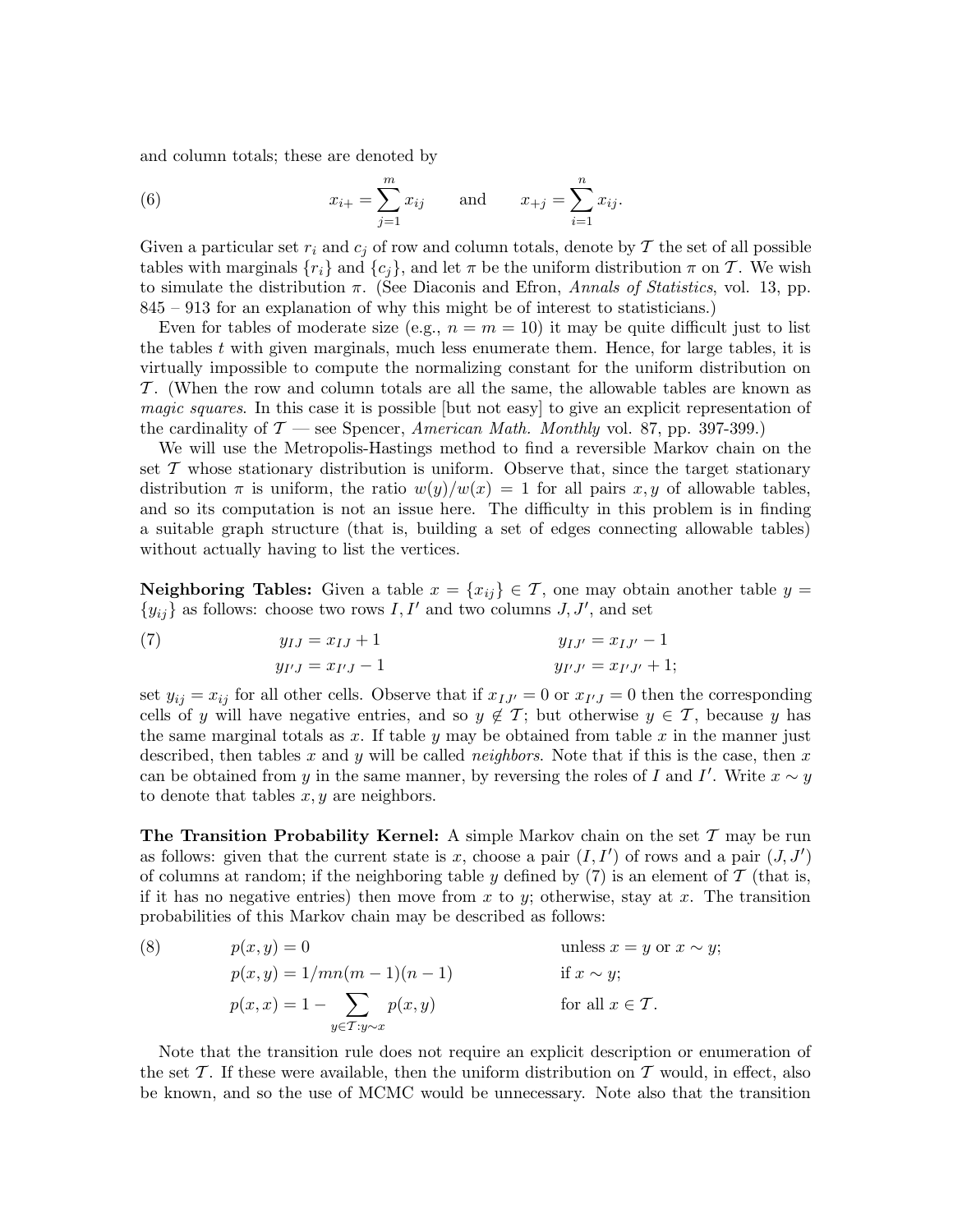rule is computationally simple: it involves only random selection of four integers in the ranges  $[m]$  and  $[n]$ , and access and modification of the entries in only four cells of the table.

**Proposition 1.** The transition probability matrix  $\mathbb{P}$  is aperiodic and irreducible on T, and its unique stationary distribution is the uniform distribution on  $\mathcal T$ .

**Proof:** The transition probabilities clearly satisfy the detailed balance equations  $p(x, y) =$  $p(y, x)$ , and so the uniform distribution is stationary. That it is the *unique* stationary distribution will follow from the aperiodicity and irreducibility of the transition probability matrix P.

To prove that the transition probability matrix is aperiodic it suffices to show that there is a state x such that  $p(x, x) > 0$ . Suppose that  $x \in \mathcal{T}$  is a table wth at least one vacant cell, that is, a cell  $(i, j)$  such that  $x_{ij} = 0$ . If the random selection of  $I, I', J, J'$  results in  $I = i$  and  $J' = j$  then the attempted move to the neighboring table y defined by (7) fails, because  $y_{ij} = -1$ . Thus,  $p(x, x) > 0$ . Consequently, to show that P is aperiodic it suffices to show that there is a table  $x \in \mathcal{T}$  with a vacant cell.

Is there a table  $x \in \mathcal{T}$  with a vacant cell? To see that there is, start with any table x, and set  $I = J = 1$  and  $I' = J' = 2$ . Apply the rule (7) to obtain a neighboring table y. Then apply  $(7)$  again to obtain a table  $y^*$  neighboring y. Continue this process indefinitely until a table with a vacant cell is reached: this must occur in finitely many steps, because at each step the  $(2, 1)$  cell is decreased by one.

Finally, to prove that the transition probability matrix is irreducible, it is enough to show that for any two tables  $x, y \in \mathcal{T}$  there is a finite chain of neighboring tables starting at x and ending at y. That this is always possible is left as a HOMEWORK PROBLEM.  $\Box$ 

**Problem 1.** Prove that for any two tables  $x, y \in \mathcal{T}$  there is a finite chain of neighboring tables starting at x and ending at y. HINT: Use induction on the number  $n$  of rows.

Improved Simulation: The Markov chain described above is easy to run, but because the transitions are restricted to neighboring pairs of tables its rate of convergence to equilibrium may be rather slow. There is a simple modification that will, in some circumstances, greatly speed the Markov chain on its way to equilibrium. The modified chain runs according to the following rules: Given that the current state is  $x \in \mathcal{T}$ , choose a pair  $(I, I')$  of rows and a pair  $(J, J')$  of columns at random. Consider the  $2 \times 2$  (sub)table whose entries are the contents of x in the four cells determined by the choices  $I, I', J, J'$ : for instance, if  $I < I'$ and  $J < J'$ , the table

$$
\begin{array}{cc} x_{IJ} & x_{IJ'} \\ x_{I'J} & x_{I'J'} \end{array}
$$

From the set of all  $2 \times 2$  tables with the same row and column totals, choose one at random (uniformly), and replace the four entries of x in the selected cells by those of the new random  $2 \times 2$  table. This is computationally simple, because it is easy to enumerate all  $2 \times 2$  tables with given row and column totals.

## 3. SLLN for an Ergodic Markov Chain

**Theorem 2.** Let  $\{X_n\}_{n\geq 0}$  be an aperiodic, irreducible, positive recurrent Markov Chain on a finite or countable state space X with stationary distribution  $\pi$ , and let  $f: \mathcal{X} \to \mathbb{R}$  be a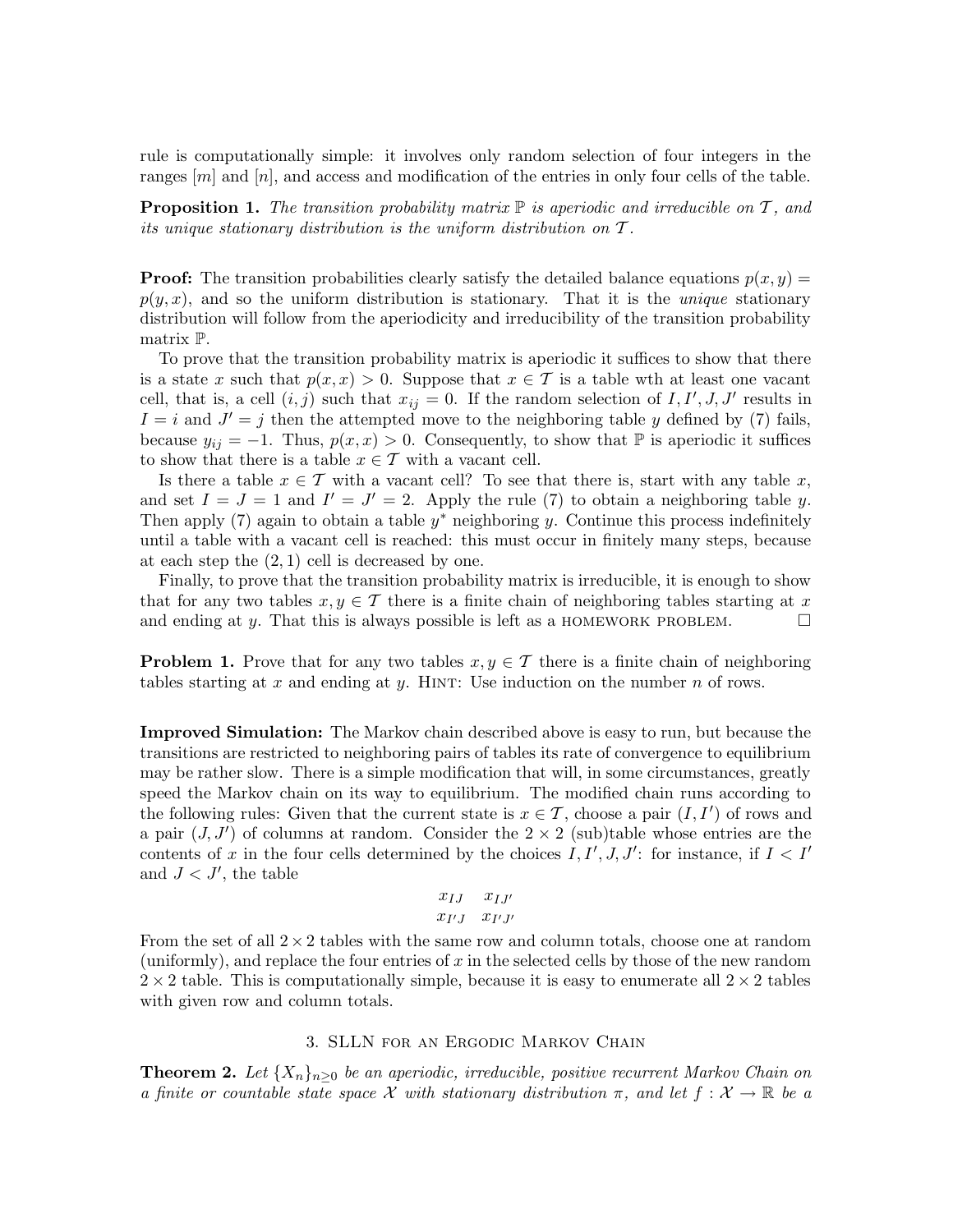real-valued function such that

(9) 
$$
\sum_{x \in \mathcal{X}} |f(x)| \pi(x) < \infty.
$$

Then for every initial state  $x$ , with  $P^x$ -probability one,

(10) 
$$
\lim_{n \to \infty} n^{-1} \sum_{j=0}^{n} f(X_j) = \mu := \sum_{x \in \mathcal{X}} f(x) \pi(x).
$$

This is a special case of another — and more important — generalization of the Law of Large Numbers called the *Ergodic Theorem*. To prove the Ergodic Theorem would take us too far afield, so instead I will deduce Theorem 2 from the SLLN for sums of independent, identically distributed random variables. This requires the notion of an excursion. Fix a starting state x, and let  $0 = \tau(0) < \tau(1) < \tau(2) < \cdots$  be the times of successive visits to state x. Since the Markov chain is recurrent, these random times are all finite, and since the Markov chain is *positive* recurrent,  $E^x \tau(1) < \infty$ . The *excursions* from state x are the random finite sequences

(11) 
$$
W_1 := (X_0, X_1, X_2, \dots, X_{\tau(1)-1}),
$$

$$
W_2 := (X_{\tau(1)}, X_{\tau(1)+1}, X_{\tau(1)+2}, \dots, X_{\tau(2)-1}),
$$
etc.

Each excursion is a finite sequence of states beginning with state  $x$ .

**Lemma 3.** Under  $P^x$ , the excursions  $W_1, W_2, \ldots$  are independent and identically distributed.

**Proof:** For any finite sequence  $w_1, w_2, \ldots, w_k$  of possible excursions, with

$$
w_j = (x_{j,1}, x_{j,2}, \ldots, x_{j,m(j)}),
$$

we have

$$
P^{x}\{W_{j} = w_{j} \forall j = 1, 2, ..., k\} = \prod_{j=1}^{k} \left( p(x_{j,m(j)-1}, x) \prod_{l=1}^{m(j)} p(x_{j,l}, x_{j,l+1}) \right).
$$

Since this is a product of factors identical in form, it follows that the excursions  $W_1, W_2, \ldots$ are i.i.d.  $\square$ 

**Corollary 4.** For any nonnegative function  $f : \mathcal{X} \to [0,\infty)$  and any excursion  $w =$  $(x_1, x_2, \ldots, x_m)$ , define  $f(w) = \sum_{i=1}^m f(x_i)$ . Then with  $P^x$ -probability one,

(12) 
$$
\lim_{k \to \infty} k^{-1} \sum_{i=1}^{k} f(W_i) = E^x f(W_1) = E^x \sum_{j=0}^{\tau(1)-1} f(X_j).
$$

Therefore (with  $f \equiv 1$ ),

(13) 
$$
\lim_{k \to \infty} \tau(k)/k = E^x \tau(1).
$$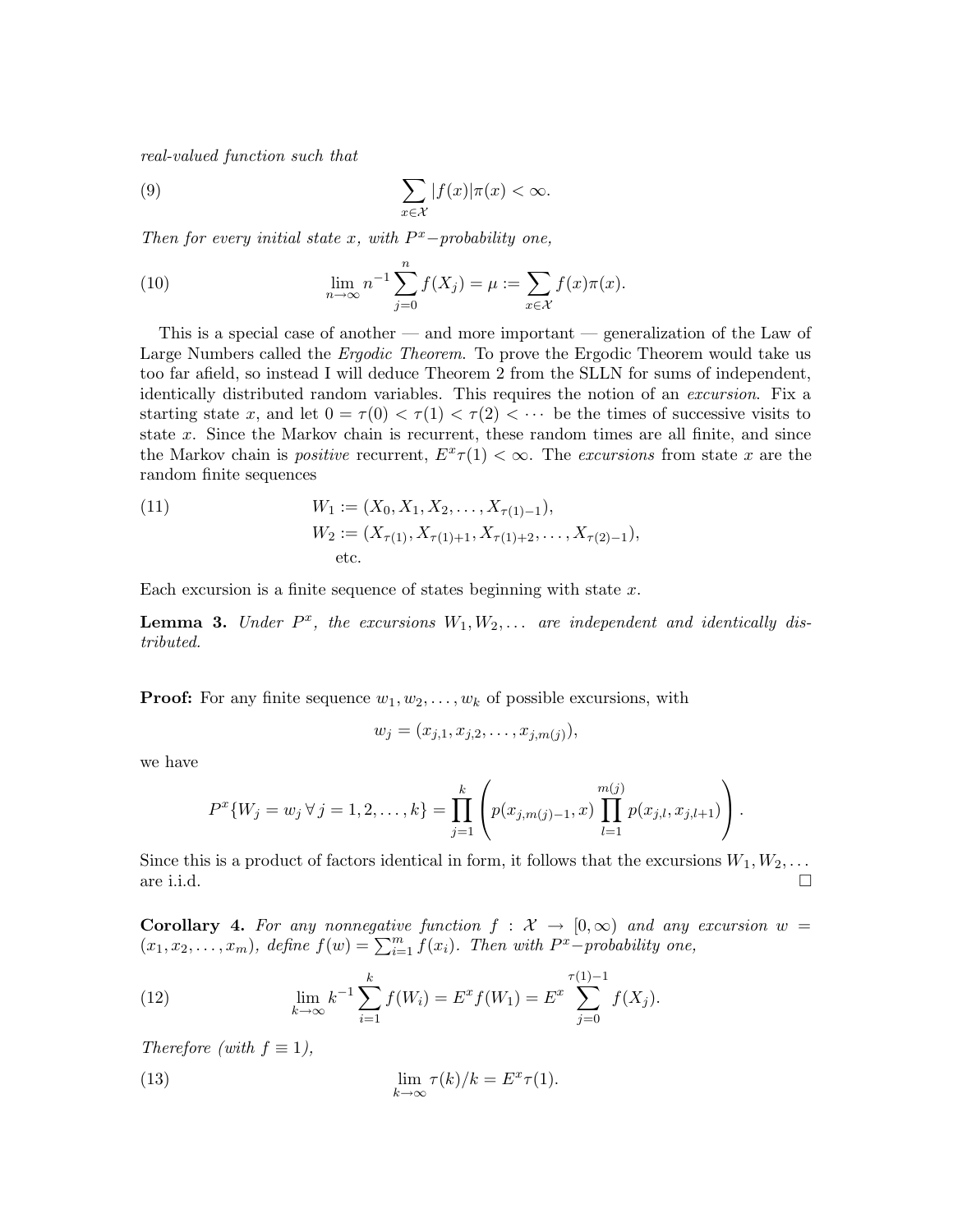*Proof of Theorem 2.* It suffices to consider only *nonnegative* functions  $f$ , because an arbitrary function f may be decomposed into its positive and negative parts  $f = f_{+} - f_{-}$ , to each of which the SLLN for nonnegative functions will apply. So assume that  $f \geq 0$ . For each integer  $n \geq 0$ , let  $N_n = N(n)$  be the number of returns to state x by time n, that is,

$$
N_n := \max\{k \,:\, \tau(k) \le n\}.
$$

Since  $f \geq 0$ ,

(14) 
$$
\sum_{j=0}^{\tau(N_n)} f(X_j) \leq \sum_{j=0}^n f(X_j) \leq \sum_{j=0}^{\tau(N_n+1)} f(X_j).
$$

Now each of the bracketing sums in  $(14)$  is a sum over excursions, over the first  $N_n$  and first  $N_n + 1$  excursions, respectively: In fact, for any k,

$$
\sum_{j=0}^{\tau(k)} f(X_j) = \sum_{i=1}^k f(W_i)
$$

where  $f(W_i)$  is defined as in Corollary 4. But Corollary 4 implies that the SLLN applies to each of these sums:

$$
\lim_{n \to \infty} N_n^{-1} \sum_{j=0}^{\tau(N_n)} f(X_j) = \lim_{n \to \infty} N_n^{-1} \sum_{j=0}^{\tau(N_n+1)} f(X_j) = E^x \sum_{j=0}^{\tau(1)-1} f(X_j).
$$

Corollary 4 also implies that  $\tau(k)/k \to E^x \tau(1)$ , which in turn implies (why?) that

$$
\lim_{n \to \infty} N_n/n = 1/E^x \tau(1).
$$

Therefore, it follows that with  $P^x$ -probability one,

$$
\lim_{n \to \infty} n^{-1} \sum_{j=0}^{n} f(X_j) = \frac{E^x \sum_{j=0}^{\tau(1)-1} f(X_j)}{E^x \tau(1)}.
$$

We have now proved that the sample averages of  $f$  at the successive states visited by the Markov chain converges to a limit. It remains to prove that this limit is  $\mu$ . The easiest way to do this is to use the fact that the n–step transition probabilities converge to the stationary distribution. This implies, if  $f$  is bounded, that,

$$
\lim_{n \to \infty} n^{-1} E^x \sum_{j=0}^n f(X_j) = \lim_{n \to \infty} n^{-1} \sum_{j=0}^n \sum_{y \in \mathcal{X}} p_j(x, y) f(y) \n= \sum_{y \in \mathcal{X}} \pi(y) f(y) = \mu.
$$

Now if f is bounded, then the almost sure convergence of the sample averages  $(10)$  implies the convergence of their expectations to the same limit. Therefore, if  $f$  is bounded then the limit of the sample averages must be  $\mu$ . Finally, to deduce that this is also the case when f is unbounded (and nonnegative), truncate and use the Monotone Convergence theorem.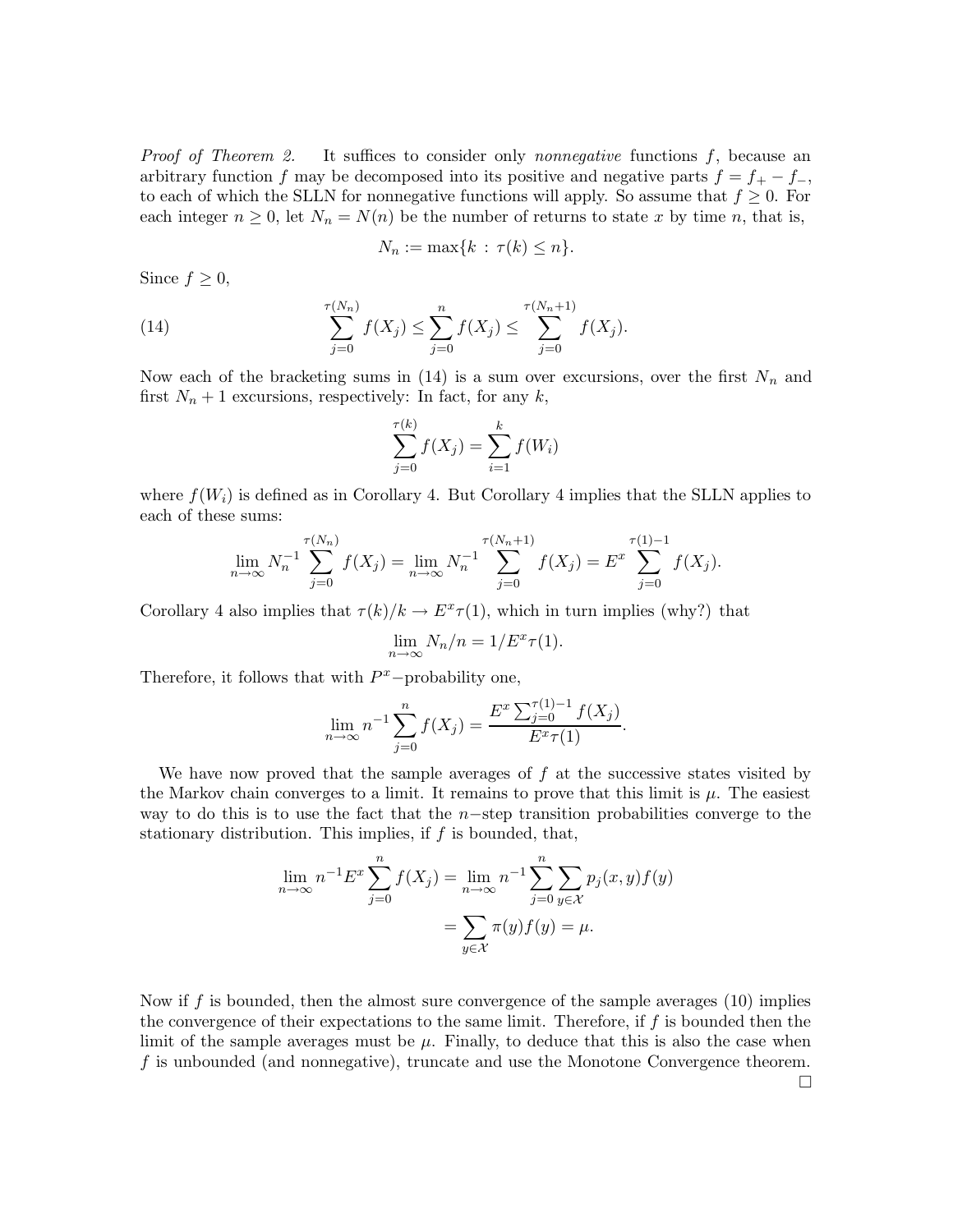## 4. Exercises

In the problems below, assume that  $\{X_n\}_{n\geq 0}$  is an aperiodic, irreducible, positive recurrent Markov chain on a finite or countable state space  $\mathcal X$  with stationary distribution  $\pi$ . For any state x, let  $T_x = \min\{n \geq 1 : X_n = x\}.$ 

**Problem 2.** For distinct states  $x, y$ , define  $U_{x,y}$  to be the number of visits of the Markov chain to state y before the first return to  $x$ , that is,

$$
U_{x,y} = \sum_{j=0}^{T_x - 1} \delta_y(X_j)
$$

where  $\delta_y$  is the Kronecker delta function. Calculate  $E^xU_{x,y}$ .

**Problem 3.** Show that, for any integer  $k \geq 1$  and any two states  $x, y$ ,

$$
E^x T_x^k < \infty \quad \text{if and only if} \quad E^y T_y^k < \infty.
$$

**Problem 4.** Let  $F: \mathcal{X} \times \mathcal{X} \to [0, \infty)$  be a nonnegative function of *pairs* of states such that

$$
\sum_{x \in \mathcal{X}} \sum_{y \in \mathcal{X}} F(x, y)\pi(x)p(x, y) := \mu < \infty.
$$

Show that with  $P^x$ -probability one,

$$
\lim_{n \to \infty} n^{-1} \sum_{j=0}^{n} F(X_n, X_{n+1}) = \mu.
$$

Hint: Try defining a new Markov chain.

#### 5. Coupling from the Past

One of the more obvious problems facing the user of Markov Chain Monte Carlo methods is in deciding how long the Markov chain must be run. This is because the number of steps required by the Markov chain to "reach equilibrium" is usually difficult to gauge. There is a large and growing literature concerning rates of convergence for finite-state Markov chains, especially for those that arise in typical simulation problems; in addition, statisticians have developed nonrigorous "diagnostics" for use in determining how long an MCMC simulation must be run. Unfortunately, the rigorous bounds are often difficult to use, or badly overconservative; and nonrigorous diagnostics are just that — nonrigorous.

In 1996 J. Propp and D. Wilson published an influential paper describing an algorithm that outputs a random variable whose exact distribution is the stationary distribution of a given Markov chain. Thus, in principle, the problem of deciding when to stop a Markov Chain Monte Carlo simulation is now solved. In practice, there are still some difficulties: (1) In many applications, the memory requirements of the Propp-Wilson algorithms are prohibitively large; (2) The running time of the algorithm is random, and often difficult to estimate in advance; and (3) The efficiency of the procedure, as measured by the ratio of output bits to CPU cycles, can be quite small. Nevertheless, the Propp-Wilson algorithm is an important development.

The Propp-Wilson algorithm is based on a device called coupling from the past. We have already encountered the notion of *coupling* in connection with the convergence of Markov chains to their equilibria; *coupling from the past* involves a new element, to wit, the extension of a Markov chain backwards in time.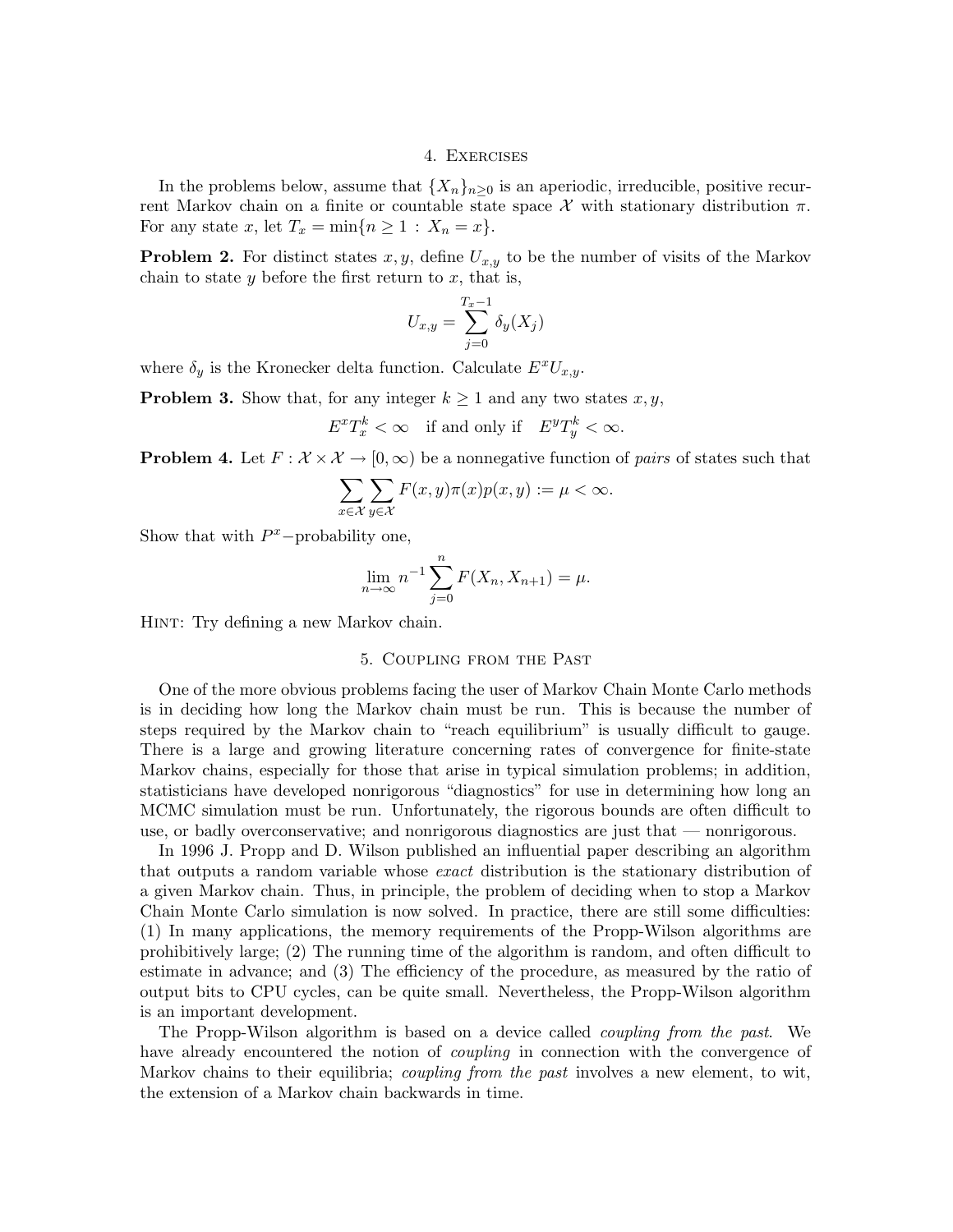5.1. Random mappings and Markov chains. When simulating a Markov chain with given transition probabilities, one would ordinarily keep track only of the current state of the Markov chain. In the Propp-Wilson scheme, all possible states of the chain must be tracked. Thus, it is useful to think of the randomness driving the Markov chain trajectories as a set of random instructions, one for each time n and each possible state  $x$ , that indicates the state visited next when the state at time  $n$  is  $x$ . These sets of instructions are mappings (functions) from the state space to itself. (Think of each such random mapping as a set of random arrows pointing from states x to states y, with each state x having exactly one arrow pointing out.)

Let  $\mathbb{P} = (p(x, y))_{x,y \in \mathcal{X}}$  be an aperiodic, irreducible transition probability matrix on a finite set X, and let  $\pi = (\pi(x))_{x \in \mathcal{X}}$  be its unique stationary distribution. Say that a random mapping  $F: \mathcal{X} \to \mathcal{X}$  is compatible with the transition probability matrix  $\mathbb{P}$  if for any two states  $x, y \in \mathcal{X}$ ,

(15) 
$$
P\{F(x) = y\} = p(x, y).
$$

It is always possible to construct P–compatible random mappings: For instance, if  $\{U_x\}_{x\in\mathcal{X}}$ are independent, identically distributed random variables uniformly distributed on the unit interval [0, 1], and if the state space X is relabelled so that  $\mathcal{X} = [M]$ , then the random mapping  $F$  defined by

(16) 
$$
F(x) = y
$$
 if and only if  $\sum_{j=1}^{y-1} p(x, j) < U_x \le \sum_{j=1}^{y} p(x, j)$ 

is P–compatible, because for each pair x, y of states the event  $F(x) = y$  occurs if and only if the uniform random variable  $U_x$  falls in an interval of length  $p(x, y)$ . Observe that the random mapping so constructed requires, along with the transition probabilities  $p(x, y)$ , only a stream  $U_x$  of i.i.d. uniform-[0, 1] random variables; the random number generators in most standard software libraries will provide such a stream.

**Proposition 5.** Let  ${F_n}_{n=1,2,...}$  be a sequence of independent random mappings compatible with the transition probability matrix  $\mathbb{P}$ . For any initial state  $x \in \mathcal{X}$ , define a sequence of  $\chi$ -vaued random variables inductively as follows:

(17) 
$$
X_0 = X_0^x = x \quad and \quad X_{n+1} = X_{n+1}^x = F_{n+1}(X_n).
$$

Then the sequence  $\{X_n\}_{n>0}$  constitutes a Markov chain with transition probability matrix  $\mathbb P$  and initial state x.

Thus, the sequence of random mappings determine trajectories of Markov chains with transition probability matrix  $\mathbb P$  for all initial states.

The proof of Proposition 5 is routine: the Markov property follows from the independence of the random mappings  $F_n$ , and the hypothesis that these random mappings are P−compatible assures that the transition probability matrix of the Markov chain is P. Observe that it is not necessary that the random mappings  $F_n$  be identically distributed; but in almost any application to a simulation problem, they will be. Finally, note that the cost of storing in computer memory the random mappings  $F_1, F_2, \ldots, F_n$  is considerably greater than that for storing  $X_1, X_2, \ldots, X_n$ , and that the ratio of these storage costs increases (dramatically!) with the size of the state space  $\mathcal X$ . This is the primary obstacle in applying the Propp-Wilson algorithm.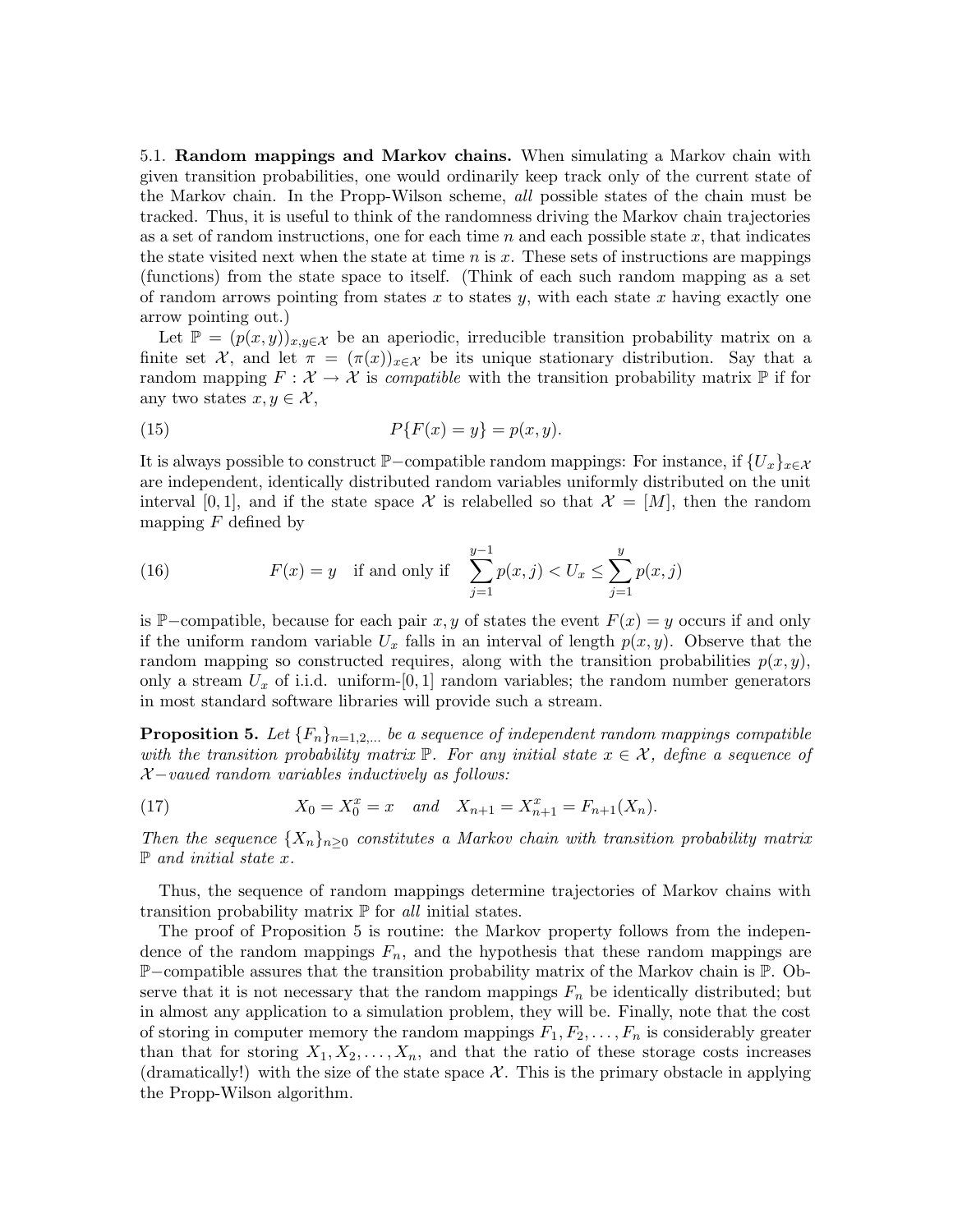5.2. Coalescence in random mappings. A random mapping compatible with the transition probability matrix P need not be one-to-one or onto; for instance, the random mapping defined by (16) will not in general be one-to-one. In fact, the success of the Propp-Wilson algorithm requires that the random mappings used should eventually collapse the state space to a single point.

Let  $F_1, F_2, \ldots$  be a sequence of independent, identically distributed random mappings compatible with the transition probability matrix  $\mathbb{P}$ . Say that the sequence  $F_1, F_2, \ldots$  has the *coalescence property* if for some  $n \geq 1$  there is positive probability that the functional composition  $F_n \circ F_{n-1} \circ \cdots \circ F_1$  maps the state space X to a single point. Not every P−compatible sequence of i.i.d. random mappings has the coalescence property, even if P is aperiodic and irreducible; however, compatible sequences with the coalescence property exist if the transition probability matrix  $\mathbb P$  is aperiodic and irreducible.

Problem 5. Give an example of a P–compatible sequence of i.i.d. random mappings that do not have the coalescence property. Hint: You should be able to do this with a two-state transition probability matrix in which all of the transition probabilities are 1/2.

**Problem 6.** Show that if  $\mathbb{P}$  is aperiodic and irreducible then an i.i.d. sequence of random mappings each distributed as (16) must have the coalescence property.

**Proposition 6.** Let  $F_1, F_2, \ldots$  be a  $\mathbb{P}-compatible$  sequence of independent, identically distributed random mappings with the coalescence property. Define the coalescence time T to be the smallest positive integer n such that  $F_n \circ F_{n-1} \circ \cdots \circ F_1$  maps the state space X to a single point. Then

$$
(18) \t\t P\{T < \infty\} = 1.
$$

**Proof:** Since the sequence  $F_1, F_2, \ldots$  has the coalescence property, there exists a positive integer m such that with positive probability  $\varepsilon$ , the m−fold composition  $F_m \circ F_{m-1} \circ \cdots \circ F_1$ maps the state space X to a single point. For each  $k = 0, 1, 2, \ldots$ , denote by  $A_k$  the event that the image of the mapping  $F_{km+m} \circ F_{km+m-1} \circ \cdots \circ F_{km+1}$  is a single point. Because the random mappings  $F_j$  are i.i.d., the events  $A_k$  are independent, and all have probability  $\varepsilon > 0$ ; hence, with probability one, at least one of these events must occur. But on  $A_k$ , the composition  $F_{mk+m} \circ F_{mk+m-1} \circ \cdots \circ F_1$  maps X to a single point (EXERCISE: Why?), and so  $T < \infty$ .

5.3. The Propp-Wilson Theorem. The Propp-Wilson algorithm relies on a device called coupling from the past, which entails running the Markov chain backwards in time. This is easily accomplished using random mappings. Let  $\{F_n\}_{n\leq 0}$  be a doubly infinite sequence of i.i.d. random mappings compatible with the transition probability matrix P. Assume that these random mappings have the coalescence property, that is, that for some  $n \geq 1$  there is positive probability that the functional composition

$$
\Phi_n := F_0 \circ F_{-1} \circ F_{-2} \circ \cdots \circ F_{-n}
$$

maps the state space X to a single point. Define the backward coalescence time  $\tau$  to be the smallest integer n such that the image of the random mapping  $\Phi_n$  is a single point. By the same argument as in the proof of Proposition 6, if the sequence  $\{F_n\}_{n\leq 0}$  has the coalescence property, then

$$
(20) \t\t\t P\{\tau < \infty\} = 1.
$$